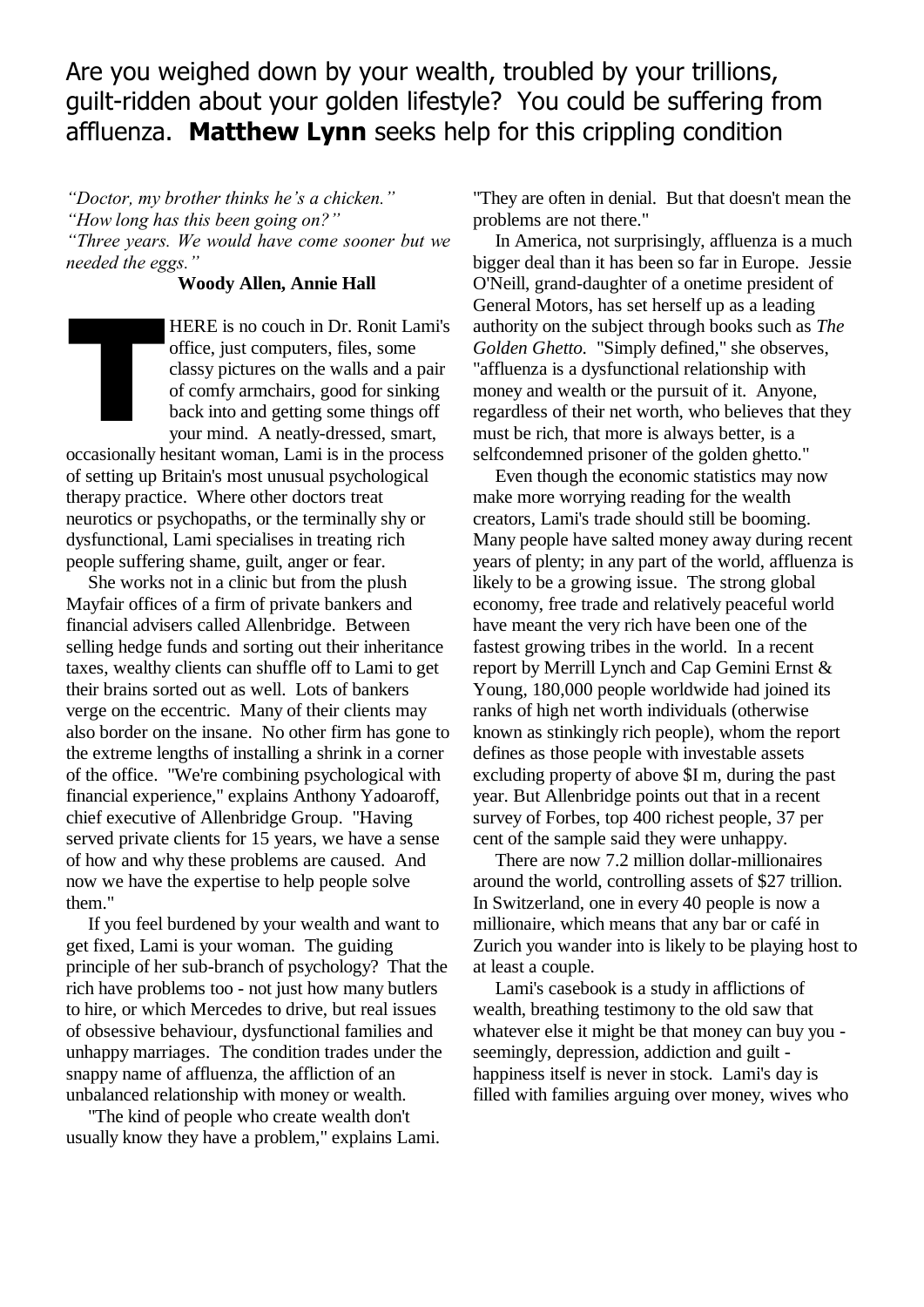are bored by their husbands' money or children who are suffocating under the monetary weight of their parents' affection.

There are two branches of her trade: wealth psychology, and affluenza itself. What's the difference? Well, the former deals with the impact that sudden wealth - an inheritance, perhaps a windfall lottery win - often has upon people. The affluenza treatment is aimed at victims who are unhealthily obsessed with money and have fallen prey to the notion that nothing has any value unless it has a price tag attached (the latter have been around for a long time, of course - hence Oscar Wilde's famous quip about 'the man who knows the price of everything and the value of nothing').

The cynic might suggest that affluenza victims simply hand their money over to the first deserving charity of their choice and live happily ever after in a Bedouin tent. Lami prefers to delve into the deeper reasons behind their depression. Families and their conflicts are most fertile ground - not least because when clients start planning inheritance tax issues, it often becomes clear that it is therapists they need, not accountants. Take this story from her casebook. An American couple, both of them wealthy, had three children. Their eldest son was married and distant from the parents. Their daughter was living with a boyfriend of whom her parents disapproved, and never spoke to her parents. The third son was still in school but was having problems with his work, was depressed and was close to drug addiction. The father had developed cancer that had been diagnosed as fatal, provoking a crisis within the family - not least of which was the need to resolve a will.

"Often, you find these very rich families are just living with all these problems," says Lami. "Because they are entrepreneurs, they are usually what psychologists call 'Type A personalities'. They are driven and controlling and usually very insensitive to other people's feelings."

The first reaction of the American couple was that their children must have a problem. "Often, successful families don't like what the children are doing," she says. "Only when we started to discuss these issues did the parents begin to realise they had a problem. After that, the family slowly started to communicate what they wanted from each other."

A more mainstream case of affluenza is illustrated by another sad tale from the case book. It revolves around a young man who had suddenly inherited a lot of money from his grandfather. "People often don't understand the psychology of inheritance but it can be very complex," says Lami. "It can create a great feeling of dependency. It creates a lot of confusion. 'Who are my friends, and do they like me for who I am, or because of my money?' If you have a lot of money it can change the way you think."

This latter case of affluenza was particularly acute for two reasons. One was that the grandfather had lost all contact with his daughter, who was the young man's mother: that was another sign that the family was completely dysfunctional. The boy never knew his grandfather and had grown up in a normal middle-class family expecting to have to work for a living. The second problem was the terms of the will. The grandfather, a mistrustful and bitter old man, tied up the cash in a maze of sub-clauses, conditions and trusts. The boy received a large income but had no control over the money. He was not allowed to make any decisions about where he would live or what kind of car he drove - all those were taken by the trustees.

The old man could not have devised a better system for fooling with his grandson's brain if he had taken advice from Sigmund Freud himself. "[The grandson] had decided that he wanted to take the trustees to court to change the terms of the will," says Lami. She was unwilling to see this happen: "We are always very reluctant to see people start fighting each other in court." Eventually, with the rest of his family also receiving handouts from the will, he managed to persuade them to put a joint proposal to the trustees and so resolve the conflict. But the most important task was to get him to come to terms with his inheritance.

Most large inheritances create problems for the person who receives the money, Lami believes hence the popular myth of the poor little rich girl sitting alone in her mansion while poor kids have fun playing outside. Alcohol and cocaine are often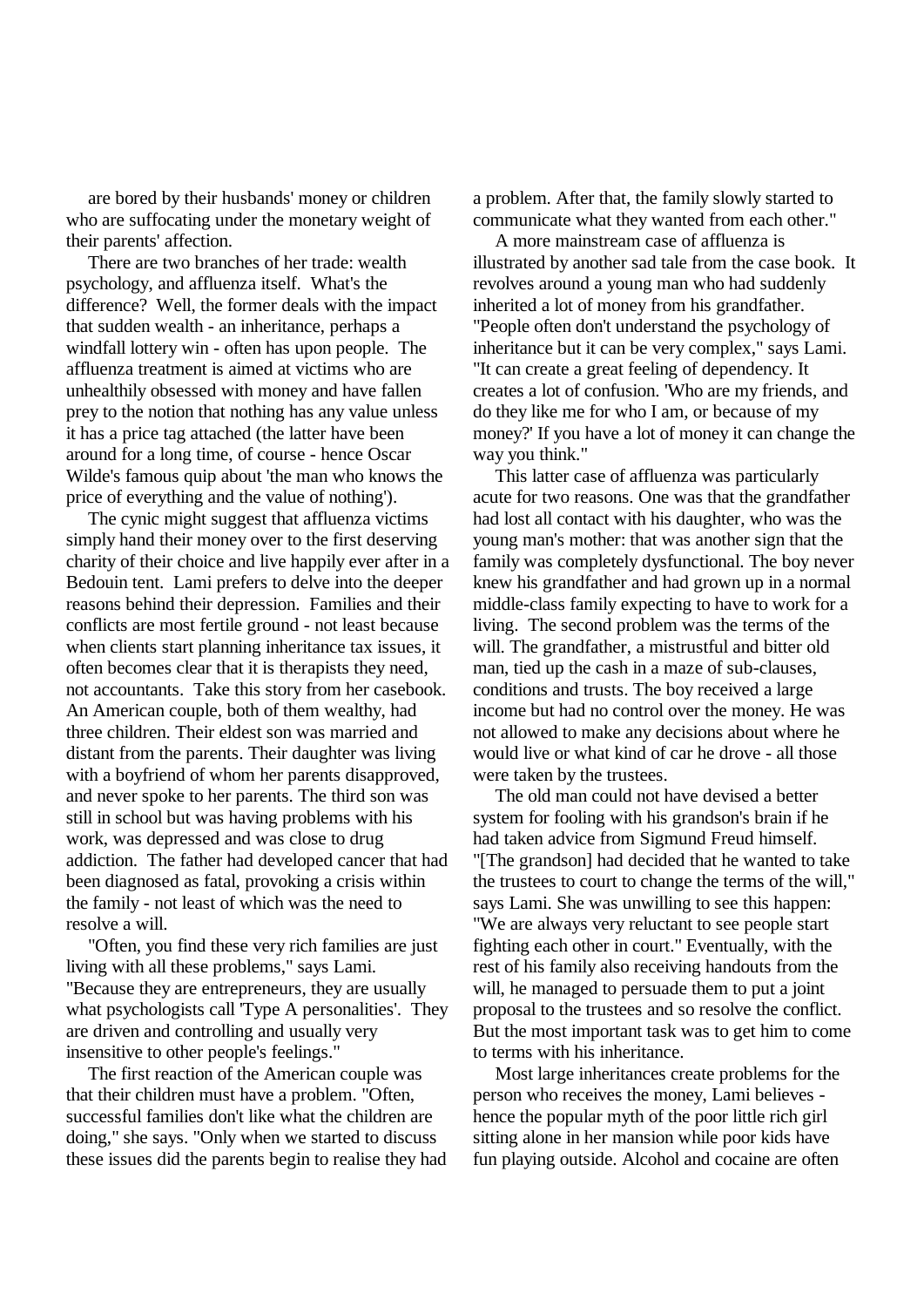one answer, as a weekend among Notting Hill's trustafarians will confirm.

The children of the rich, Lami argues, must be taught how to handle money. They need to have responsibilities and role models lest they turn into spoilt brats. That their parents, or at least their fathers, are often domineering bullies who want their children to become exact replicas of themselves seldom helps.

The wives of rich men are another source of patients. Back to the case-studies. One woman came to see Lami because she was worried that her son was not doing well enough at school.

It quickly became obvious it was the mother who had the problems, not the boy. "She was a shopaholic," says Lami. "Shopping is a common addiction, much like drinking or alcohol. All she did all day was spend money, but she was still always complaining about everything."

Despite the lavish lifestyle her husband was providing, she was constantly unhappy and moaned that he didn't make enough money. She started out insisting that for all the money that had been lavished on it, her son had a problem with his schooling. Over several months of therapy, Lami started to convince her that the problem lay with her, not with the rest of her family. "She had grown up with very little money," explains Lami, "and now she had become very wealthy. Often that transition is very hard. They are constantly insecure and nervous about money because of their background."

Can't see yourself going down with affluenza? Think again. As the GM heiress points out, you don't have to be mega-rich to suffer from aftluenza. It can be a mass-market affliction. Lami defines it in terms of a rampant, mindless materialism. "It can be any kind of dysfunctional relationship with money," she says. "It becomes obvious when people start to judge everything in terms of money. It can become like any other kind of obsessive compulsive behaviour, and that is always unhealthy." She likes to quote the American industrialist Andrew Carnegie who, in response to the question, how much is enough?, was fond of saving, "A little bit more." Then again, Carnegie was also fond of the saying, "To die rich is to die disgraced" and donated most of his fortune to

building public libraries across America. His relationship to money was clearly very odd.

Lami would have put him straight on the couch: "A lot of my patients have an inner sense of void," she says. "They think if they don't work anymore, they won't have anything left." Plenty of her patients are entrepreneurs who have sold their companies and collected a small fortune but have subsequently been left bewildered and lost in a world where they don't have any decisions to make or people to boss around. "They get this big cheque for their business and then they are saying to themselves, 'Well, what next?"'

Good question. One of Lami's solution: get them to spend more time with their families and children, and start them working for charities. Also, get them to walk barefoot through the park. Why barefoot? "Because it allows them to reconnect with the earth," she says. "I think that's good for people."

It's the first overt sign of California-style psychobabble from this very unusual therapist. On one level, treating the rich for the trauma of excessive wealth may seem a trivial occupation. They may have problems, one is tempted to think, but they aren't real problems like the sort suffered by single mothers on sink housing estates or disturbed teenagers sleeping rough on the streets. Aftluenza, surely, can easily be dismissed as the self-indulgent condition of having too much time, too much money and not enough real stuff to worry about.

Lami is conscious of that charge but doesn't buy it. "The truth is, this is an internal experience," she says. "People seem to think that if you have money you are not an ordinary human being, that you don't suffer. That isn't so. They suffer as much as anyone else."

She has some sympathy herself with her patients, if only from a reverse psychology point of view. Lami comes from a family that made money in the textiles trade; she grew up expecting that she would never have to work for a living. When the family fortune started to shrivel, she realised she would not be as wealthy as she had imagined and had to start standing on her own two feet.

In the end, the trouble with curing affluenza might be, as Woody Allen observed in Annie Hall,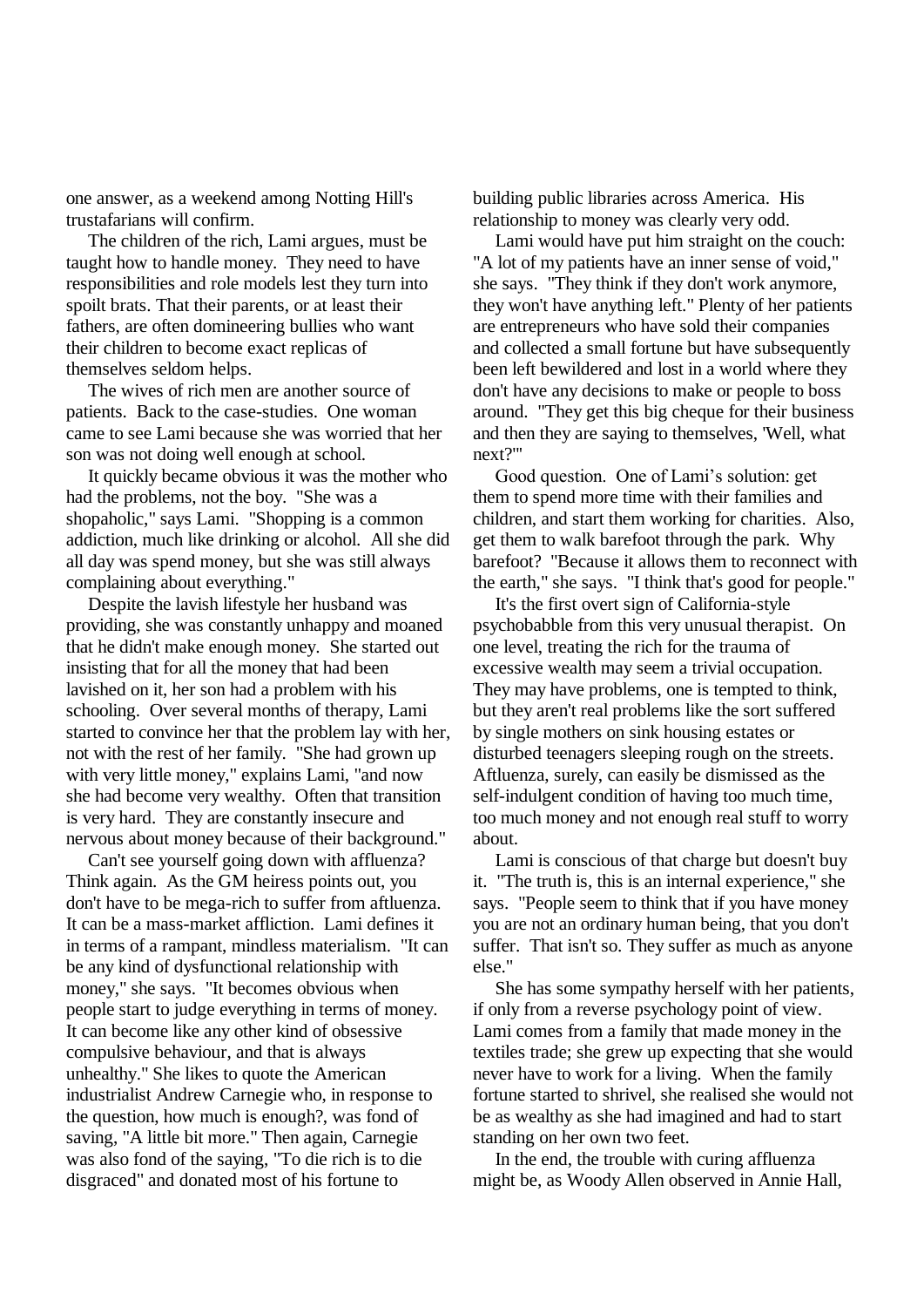that you need the eggs. It is precisely the kind of driven, paranoid characters who end up making big money and then wind up in the office of someone like Lami. Rightly or wrongly, free-market capitalism saves its big prizes for obsessives. A global economy in which all the entrepreneurs and wealth creators underwent chill-out therapy would not necessarily be any more prosperous. It might well be a lot poorer. And then none of us would be happy.

*For more information or a brochure, contact Dr. Ronit Lami on 020 7318 6343 or Hugo Cox on 020 73186340, or go to www.affluenza-and-wealth.com*